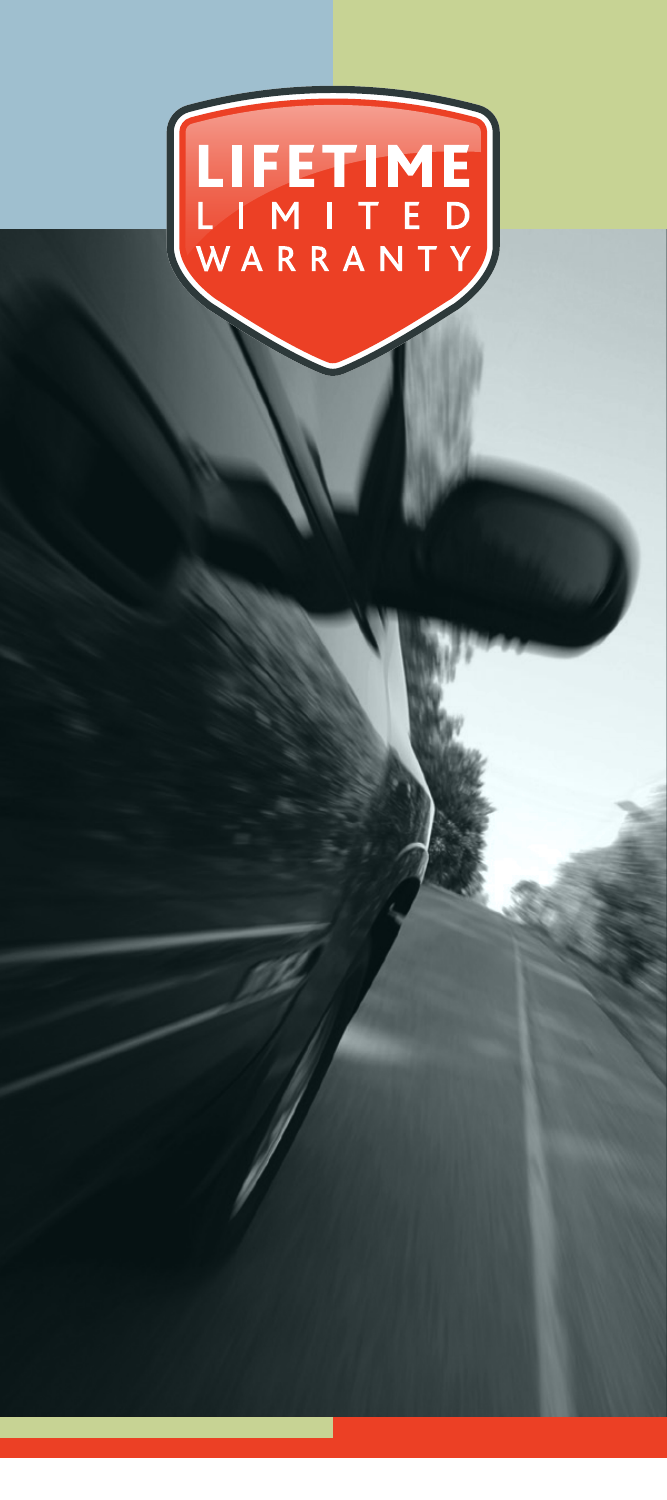Coverage

# **For As Long As You Own Your Vehicle**

## Comprehensive Coverage For **Powertrain Components**

The Lifetime Limited Warranty Program provides assurance that your vehicle has coverage to protect against unanticipated related repair costs.

#### **LIFETIME COVERAGE**

Coverage for as long as you own your vehicle.

**POWERTRAIN COVERAGE** Including engine, transmission, and drive axle.

## **UNIVERSAL**

The Lifetime Limited Warranty can be used at any licensed repair facility in the United States.

## **EASY MAINTENANCE REQUIREMENTS**

To keep coverage in effect, simply follow the manufacturer's recommended maintenance as referred to in the owner's manual.

## **SEALS AND GASKETS**

Powertrain seals and gaskets are covered when required in conjunction with a covered repair.



**ENGINE** 

Engine block, cylinder head, rotor housing, oil pan, valve cover, timing cover; all internally lubricated parts contained within the engine; oil pump; timing chain, gears, and tensioners; timing belt and tensioners; balance belt; variable valve camshaft adjuster; intake and exhaust manifolds; harmonic balancer; engine mounts; water pump; flywheel; and flexplate.

## **TRANSMISSION, TRANSAXLE & TRANSFER CASE**

(Automatic and Standard) Case housings, housing covers, and pans; all internally lubricated parts contained within the housings; torque converter; viscous coupling; vacuum modulator; and transmission mounts; transfer case shift/ encoder motor; and range position sensor/switch.

## **DRIVE AXLE**

Front and rear drive axle housings and covers; all internally lubricated parts contained within the drive axle housings; axle shafts; constant velocity joints and boots; driveshafts; universal joints; flex discs; driveshaft center support bearing; driveshaft yokes; four wheel drive engagement actuators and motors; and four wheel drive locking hubs.